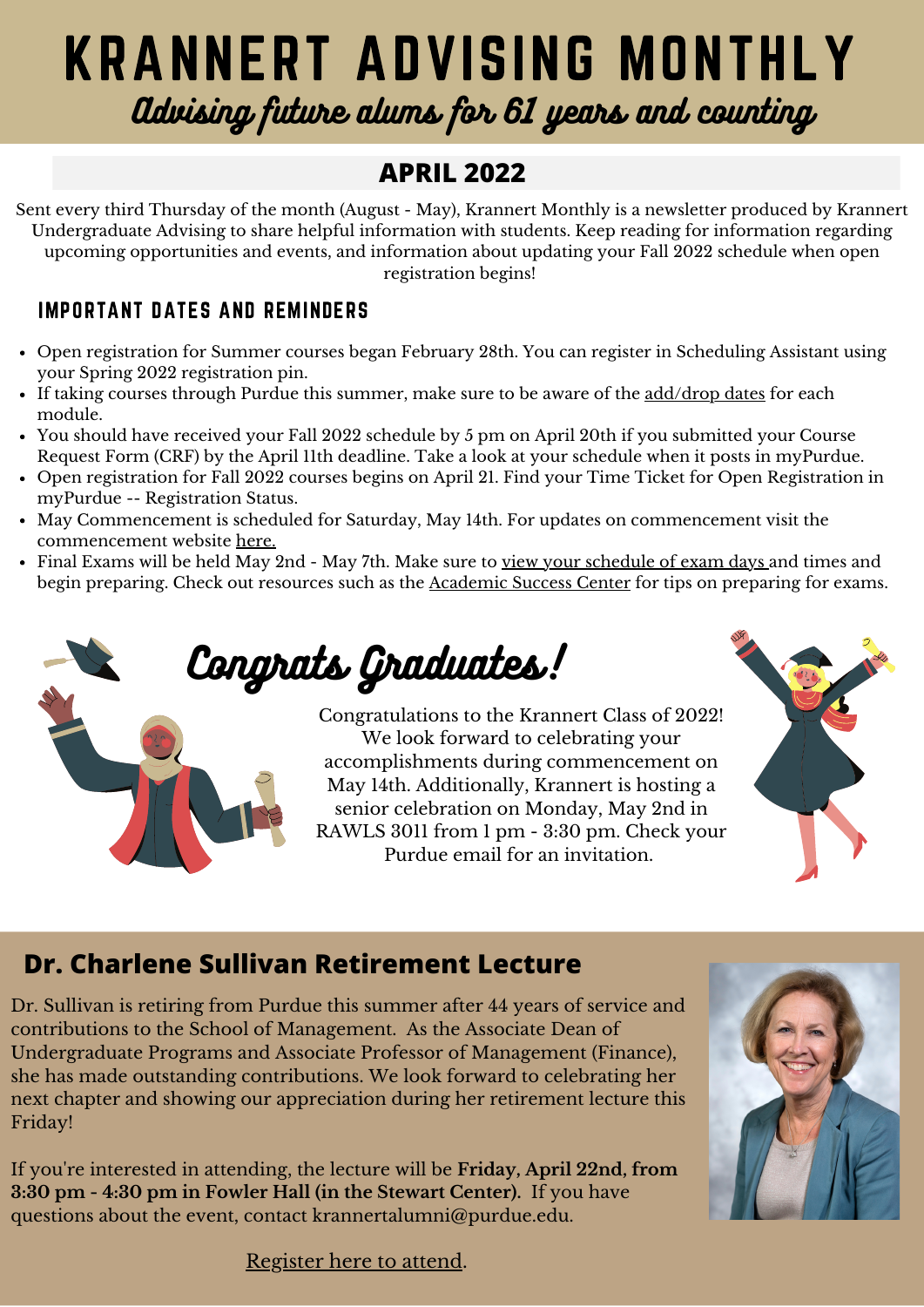#### FEATURED COURSE: "PROBLEM SOLVING IN THE BUSINESS WORLD" (MGMT 33200)

As you are making changes to your Fall 2022 schedule, consider asking your advisor about MGMT 332: Problem Solving in the Business World. This course, taught by instructor Dave Randich, engages students to work in cross-functional teams to analyze business problems, develop recommendations, and persuade decision makers through the presentation of compelling solutions. The class will target common yet complex opportunities faced by large businesses today.

In the classroom, students will work together to solve problems that are difficult for firms to outsource, and are usually solved in-house without the opportunity to engage consultants. Learning to solve these problems through the use of core business skills with real-world relevance will make Krannert students more valuable to employers. The last several weeks of class will include an on-site project for a commercial client, giving students real business experience and an opportunity for professional integration.

Please note: This course can be taken as an elective or to fulfill your ENGL 420 (Business Writing) requirement if you still need to complete it.

#### CAMPUS RESOURCE FOR CONNECTION - THE LBGTQ CENTER!

The Lesbian, Gay, Bisexual, Transgender, and Queer (LGBTQ) Center provides programming that engages the entire Purdue University campus and community on LGBTQ issues through:

- An [exciting](https://www.purdue.edu/lgbtq/events/calendar.php) [calendar](https://www.purdue.edu/lgbtq/events/calendar.php) of events
- A distinguished lecture series
- Advocacy for equitable access and a discrimination-free environment
- Facilitation of a variety of training opportunities throughout the year
	- o Learn more about Safe Zone and Trans Inclusion trainings [here](https://www.purdue.edu/lgbtq/training/index.php).

Located in Room 230 of the Schleman Hall of Student Services (SCHL) and open to visitors Monday-Friday 8:00am-5:00pm. The LGBTQ Center is a dedicated Safe Zone that provides a welcoming and affirming location on campus for all, regardless of sexual orientation and gender identity or expression.

Check out the [LGBTQ](https://www.purdue.edu/lgbtq/index.php) website for to find out more and to learn about what resources are offered.

## *[CareerBound](https://krannert.purdue.edu/centers/careerbound/) Corner: Competencies of the Month*

Spring semester is in full swing and we have saved the best for last! This month's two competencies are **Leadership** and **Technology**! Technology makes it possible for leaders to stay in touch with their employees and complete projects without being in the same location. Effective leaders must keep up with the pace of the ever-changing world of technology and employees must to adapt to their business' upgraded systems.

CareerBound Tip: Use a task manager to help you stay organized AND use the app on your cell phone!

CareerBound is a career readiness program focusing on class of 2025, with plans to expand to all of Krannert students in coming years. For more information on CareerBoundevents and news, Follow CareerBound on Instagram @iamcareerbound or email [careerbound@purdue.edu](mailto:careerbound@purdue.edu).

**Look for the below icons in the [CareerBound](https://www.suitable.co/) app to complete activities and make progress toward developing your skills!**





Technology Leadership